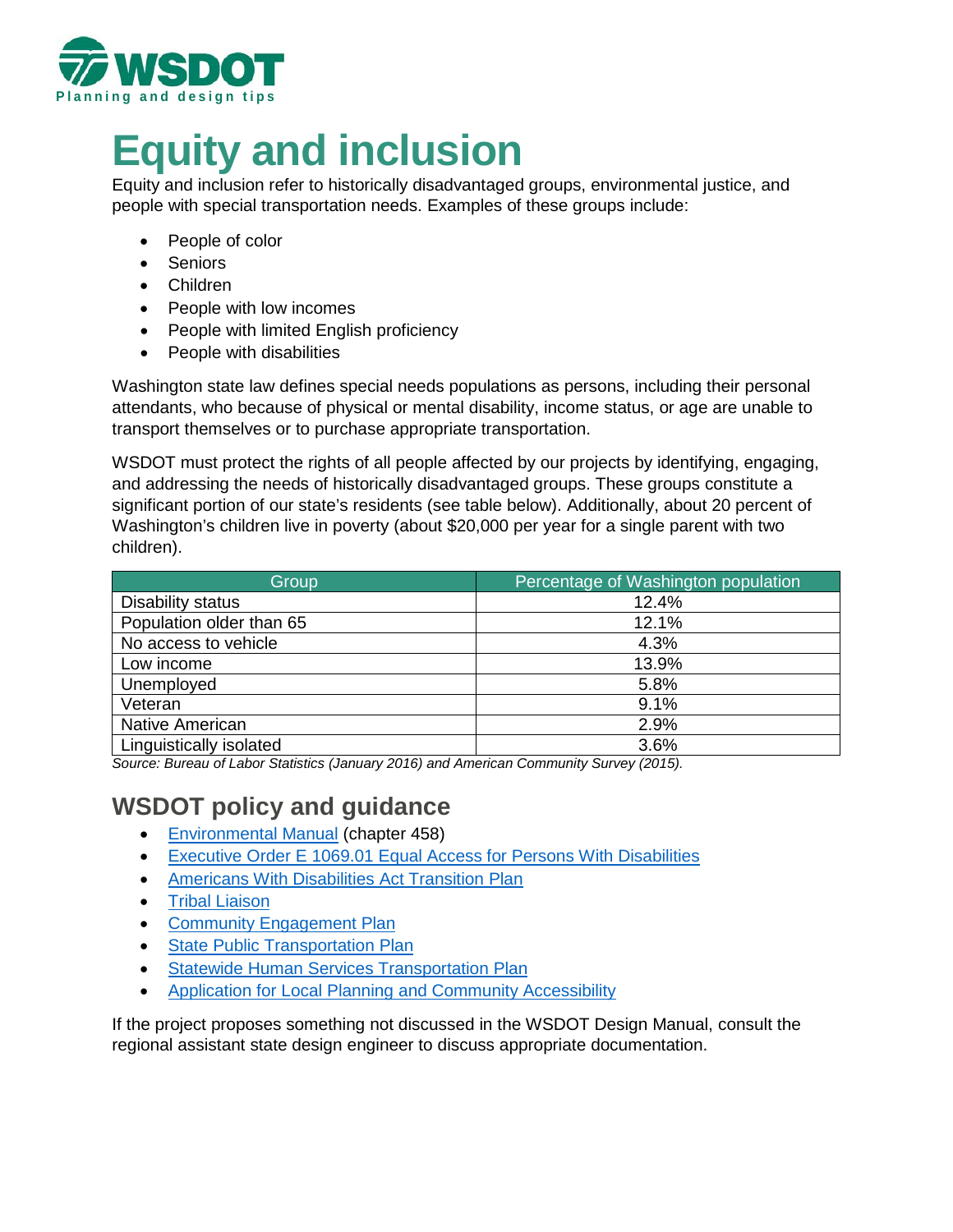# **Additional resources**

- [PEDSAFE: Pedestrian Safety Guide and Countermeasure Selection System,](http://www.pedbikesafe.org/PEDSAFE/index.cfm) Federal Highway Administration
- [Pedestrian Safety Strategic Plan,](https://safety.fhwa.dot.gov/ped_bike/pssp/background/psafety.cfm) Federal Highway Administration
- [Handbook for Designing Roadways for the Aging Population,](https://safety.fhwa.dot.gov/older_users/handbook/) Federal Highway Administration
- [Pedestrian Safety Guide for Transit Agencies,](https://safety.fhwa.dot.gov/ped_bike/ped_transit/ped_transguide/transit_guide.pdf) Federal Highway Administration

# **User tips**

Identify historically disadvantaged populations and populations with special transportation needs early in the design process. In planning and design decisions, consider the origins and destinations they frequent and the services they use. Active transportation, transit, and paratransit may be the primary form of mobility for these populations.

Ensure that people from historically underrepresented populations and people with special transportation needs participate in the planning and design process and influence decisions. Document what you heard and how it influenced the outcome. Note that there are specific requirements related to tribal engagement.

Coordinate with WSDOT's Active Transportation, Communications, Environmental Services, Office of Equal Opportunity, Public Transportation, and Tribal Relations staff to develop strategies tailored to addressing the needs of historically disadvantaged and special needs populations.

## Consider pedestrian safety

From 2015 to 2017, 20 percent of all traffic fatalities in Washington involved people walking or biking. At 109 fatalities, pedestrian deaths reached their highest number in more than 30 years.

Individuals over the age of 70, Hispanic, and African American pedestrians tend to be overrepresented in fatal pedestrian crashes.

Vehicle speed is a major determinant in the severity of pedestrian crashes. A pedestrian hit at 40 miles per hour has an 85 percent chance of fatality, while a pedestrian hit at 20 miles per hour only has a 5 percent chance of fatality.

Age is also a consideration. Injuries resulting from a collision likely have more severe consequences for seniors and people with disabilities.

While residents and elected officials sometimes resist countermeasures like traffic calming, speed reduction, refuge islands, curb bulbs, and crossings, studies show they have a relatively minor effect on travel times.

## Focus on air quality

People with low incomes and people of color are at increased risk of premature death from fineparticle air pollution. This type of pollution comes from burning gas and diesel, and from the reaction of these particles with other pollutants in the atmosphere. The small particles penetrate deep into the lungs and blood stream and are linked to heart and lung problems, asthma, and lung cancer. Expanding roadways and the number of vehicles on these roadways increases this form of pollution.